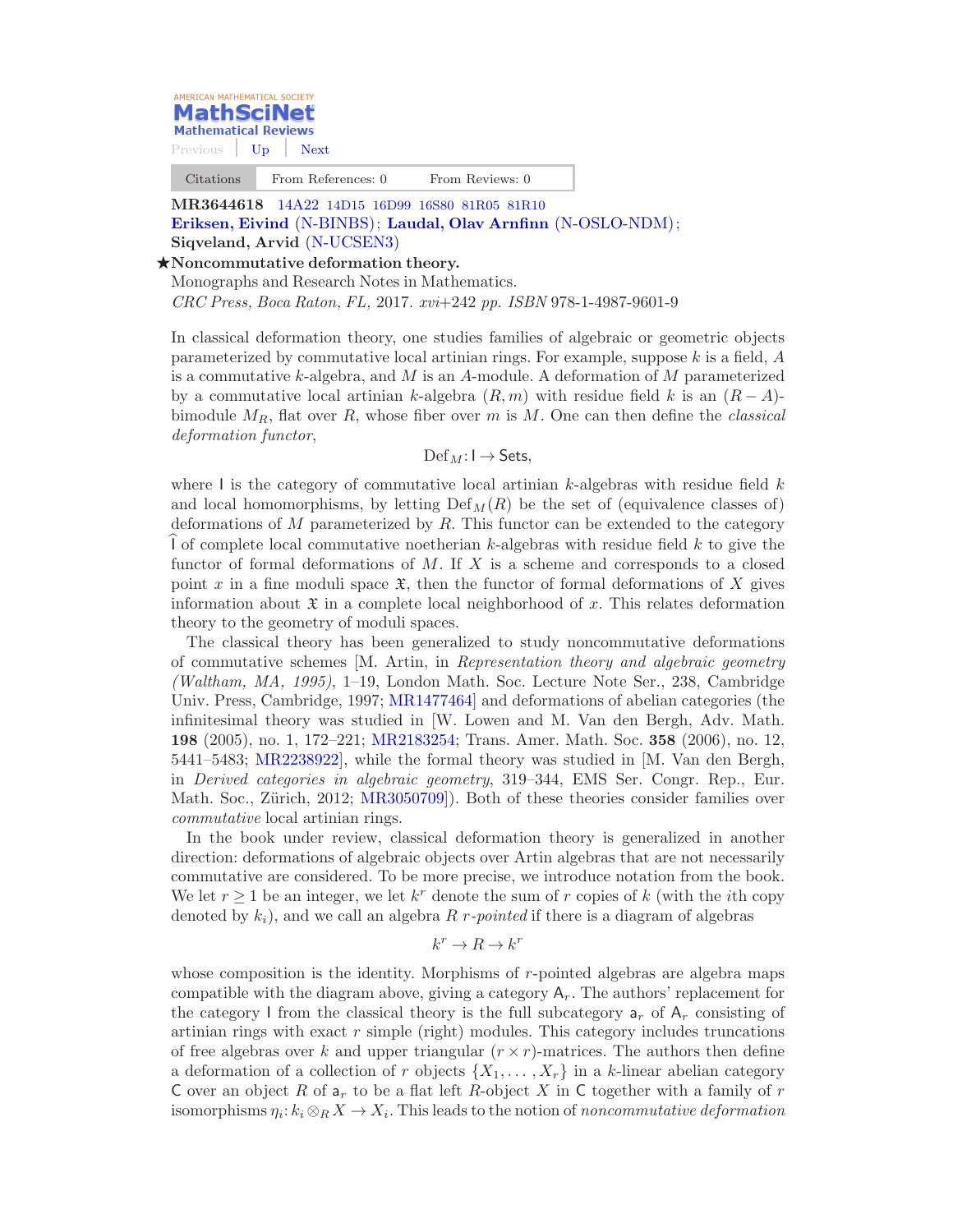functor

$$
\mathrm{Def}_{\{X_1,\ldots,X_r\}}: \mathsf{a}_r \to \mathsf{Sets}
$$

as well as to the notion of the functor of formal noncommutative deformations of  $\{X_1, \ldots, X_r\}$ . One of the primary themes of the text under review is to give conditions under which a deformation functor has a pro-representing hull, and this is related to the existence of a well-behaved obstruction theory.

We now describe the contents of the book under review. In the first chapter, the classical deformation theory of modules and associative algebras is reviewed and several examples are worked out in great detail.

Chapter 2 gives a brief overview of some basic results in noncommutative algebra that are invoked later, including the Artin-Wedderburn theorem, basic results about the Jacobson radical, and Burnside's theorem. Once again, the chapter is well written with enough detail to be suitable for graduate students unfamiliar with these results.

The heart of the text, Chapter 3, covers noncommutative deformation theory. After laying out the basic definitions, obstruction theory is described. Next, the case of deformation of modules is worked out in great detail, including a concrete description of an obstruction theory, and a method for computing the pro-representing hull when it exists. The authors then turn their attention to deformations of modules with a group action, and finally to deformations of sheaves and presheaves. Their analysis parallels that of the case of modules, in that they give concrete descriptions of obstruction theories, as well as methods for computing pro-representing hulls. The material is illustrated using examples, which greatly clarifies the abstract general theory. The chapter then turns to the relationship between obstruction theory and Massey products, and to a generalization of the classical Burnside theorem described in Chapter 2, and finally to a description of the deformations of particularly well-behaved sets of objects  $\{X_1, \ldots, X_r\}$ , called *swarms*, over path algebras of ordered quivers.

The theory developed in Chapter 3 is illustrated (and motivated) further in Chapter 6. In this chapter (in which everything is over an algebraically closed field  $k$  of characteristic zero), the authors revisit the classical problem of constructing a moduli space of orbits of invertible  $3 \times 3$ -matrices acting, by conjugation, on the set of all  $3 \times 3$ -matrices. It is well known that there is no fine or coarse moduli space for this problem. But the authors show that there is a noncommutative moduli space. More precisely, let  $G =$  $GL_3(k)$  and let A be the affine coordinate ring of the space of  $3 \times 3$  matrices. The authors define a family of three rational A-G-modules,  $\{X_1, X_2, X_3\}$ , and prove that the functor  $\text{Def}_{\{X_1, X_2, X_3\}}$  has a pro-representing hull with an algebraization h whose simple objects correspond to the orbits.

The other chapters of the book, Chapters 4 and 5, are related to another theme in the text, that of finding noncommutative geometric models for physical theories. In particular, it is the authors' hope to study promising mathematical frameworks for quantum gravity. In order to model a physical theory, one needs both a space of states (which the authors model as a noncommutative moduli space, e.g. the set of simple modules over a (possibly) noncommutative algebra), as well as a differentiable structure on this space. To define the latter, the authors associate to a finitely generated  $k$ algebra A, a k-algebra  $\text{Ph}^{\infty}(A)$  together with a special derivation, the Dirac derivation  $\delta: Ph^{\infty}(A) \to Ph^{\infty}(A)$ . They then define a *dynamical structure* to be a quotient of the form  $\text{Ph}^{\infty}(A)/\sigma$ , where  $\sigma$  is a  $\delta$ -stable ideal. The rest of Chapter 4 is devoted to interpreting mathematical structures from general relativity and quantum field theory in this new geometric framework.

In Chapter 5, the authors study the noncommutative deformations of the algebra  $k[x_1, x_2, x_3]/(x_1, x_2, x_3)^2$ . In particular, they show that the deformation functor has a versal family over a base space, M, which contains a component isomorphic to  $\text{Hilb}^2(\mathbb{A}^3)$ .